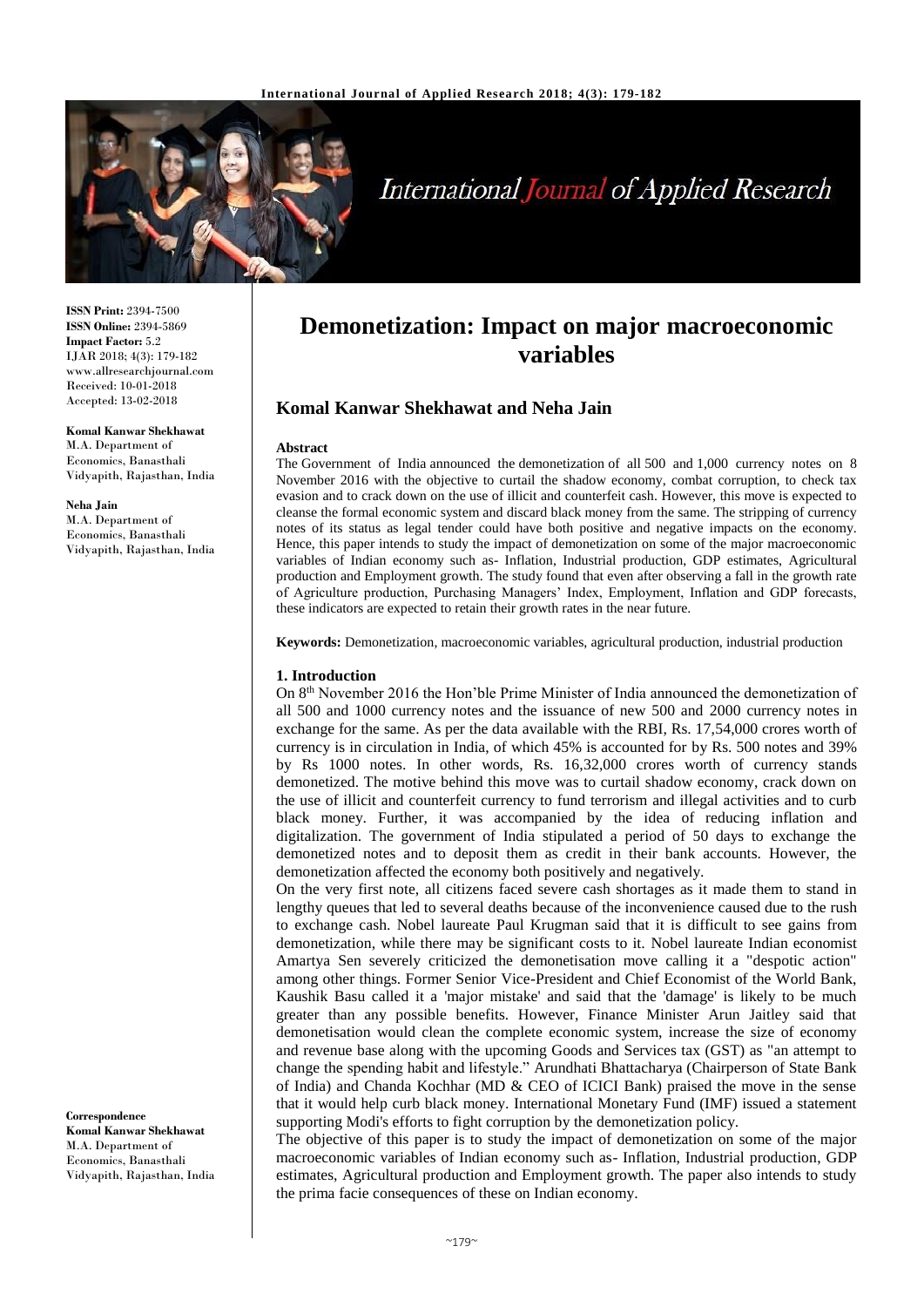The paper is based on secondary data and the data is collected from sources like Reserve Bank of India, Ministry of Statistics and Programme Implementation, Ministry of Commerce and Industry etc. and the newspapers reviewed are The Hindu, Business standard, and The Economic times.

#### **2. Literature Review**

This move regarding demonetization is not a new one. there are also prior instances of demonetization in 1946 and 1978 in India. In 1946,the government demonetized bank notes of 1000, 5000, & 10000 rupees with the motive to combat tax evasion. Whereas, in 1978 the reason behind demonetization to eliminate the illegal transfer of money for financing transaction which are harmful to the national economy. However, this move miserably failed because the demonetization recommended by Wanchoo committee (1970) was of public nature. Hence, alerted the black money holders and gave them ample of time to get rid of their hoardings resulting into ineffectiveness of the decision. Moreover, The Experiences from countries like Ghana (1982), Nigeria (1984), Myanmar (1987), soviet union (1991), North Korea (2010) etc. have reported negative consequences due to demonetization.

Tax research team (2016), suggests that "the impact of the shock in the medium term is a function of how much of the currency will be replaced at the end of the replacement process and the extent to which currency in circulation is extinguished."Chanda (2016), in his interactions with individuals from various walks of life and income levels, he found that there is clearly a willingness to suffer through the inconveniences so that corruption can bring under control. However, this support is not unconditional and depends on the speed with which the current liquidity crunch is resolved. Singh and Singh (2016), states that "if the money finds its way in the economy it could have a meaningful impact. However experiences from different countries show that the move was one of the series that failed to fix a debt-burdened and inflation-ridden economy." Rani (2016) in her study based on primary data analyzed that initially the demonetization effects on market were painful but this also instigate the shopkeepers and consumers to adopt cashless means to buy goods. Moreover, demonetization effect will be positive in coming time for Indian economy. Kaur (2016) in his study based on secondary data suggests that "this is a historical step by Modi government and should be supported by all. This decision of government will definitely fetch results in the long term. From an equity market perspective this move would be positive for sectors like banking and infrastructure in the medium to long term. This could be negative for sectors like Consumer Durables, Luxury items, Gems and Jewellery, Real Estate and allied sectors, in the near to medium term. This move can lead to improved tax compliance, better fiscal balance, lower inflation, lower corruption, complete elimination of fake currency and another stepping stone for sustained economic growth in the longer term.'

#### **3. Impact on major macroeconomic variables**

This paper intends to study the impact on some major macroeconomic variables of demonetization. The data that is used for analytical study has been collected from secondary sources.

**Table 1:** Growth rates and estimates for Sectors of India (*In percentage*)

| <b>Sectors</b>                  | 03:2016-17 | <b>O4:2016-17</b> (estimated) | $\mid$ O1:2017-18 (estimated) |
|---------------------------------|------------|-------------------------------|-------------------------------|
| Agriculture & Allied activities |            |                               |                               |
| Industry                        | 4.0        |                               |                               |
| <b>Services</b>                 |            |                               |                               |
| Course Deserve Don't of India   |            |                               |                               |

*Source***:** Reserve Bank of India

## **3.1 Agriculture Production**

The above table shows that the growth rate for agriculture & allied activities has reduced to 4% in Q4 (2016-17) from 4.3% in Q3 (2016-17). According to forecasts conducted by RBI it is expected to decline to 3.1% in Q1 (2017-18). Since transactions in agriculture & allied activities takes place mostly through cash. Due to disruptions in the supply chain farmers have insufficient cash to purchase seeds, fertilizers and pesticides needed for the plantation of Rabi crops usually sown around mid-November. Therefore, due to demonetization the growth rate of agriculture sector has reduced in short run. These are only the short term impacts on agriculture but in long run the sector may experience positive impacts. As per the governments' policy the farmers are now provided with direct benefit transfers which has reduced the role of agents in agriculture sector. Thus will reduce leakages and delays by crediting subsidies directly into their bank accounts. Moreover, in the Union budget 2017 the Government has proposed to double the income of farmers till 2022. Hence, it can be stated that the sufferings are only for short term and the agriculture sector may retain benefits in the long run.

## **3.2 Industrial Production**

On the other hand industrial and services sector has experienced an increased growth rate from 4.6% in Q3 (2016-17) to 5.3% in Q4 (2016-17) and from 7.2% in Q3 (2016-17) to 7.7% in Q4 (2016-17) respectively. The index of Industrial Production (IIP) rose to a 13-month high of 5.7 percent in November compared with a contraction of 1.8 percent in the month of October according to the Business Standard. The growth in eight core sectors such as cement, steel and refinery products, which constitute 38% of the Index of Industrial Production (IIP), was only 4.9 percent in November as compared with 6.6 percent in October. However the growth rate increased to 5.6% in December 2016. This implies that only after a few days of demonetization the IIP of these eight core sectors regained the growth rate.

The Purchasing Managers' Index (PMI) is an indicator of the economic health of the manufacturing sector and it is based on five major indicators: new orders, inventory levels, production, supplier deliveries and the employment environment and these indicators were adversely affected post- demonetization. Hence, manufacturing sector activity fell to 49.6% down from 52.3% in November 2016. Demonetization made it difficult for the consumers to buy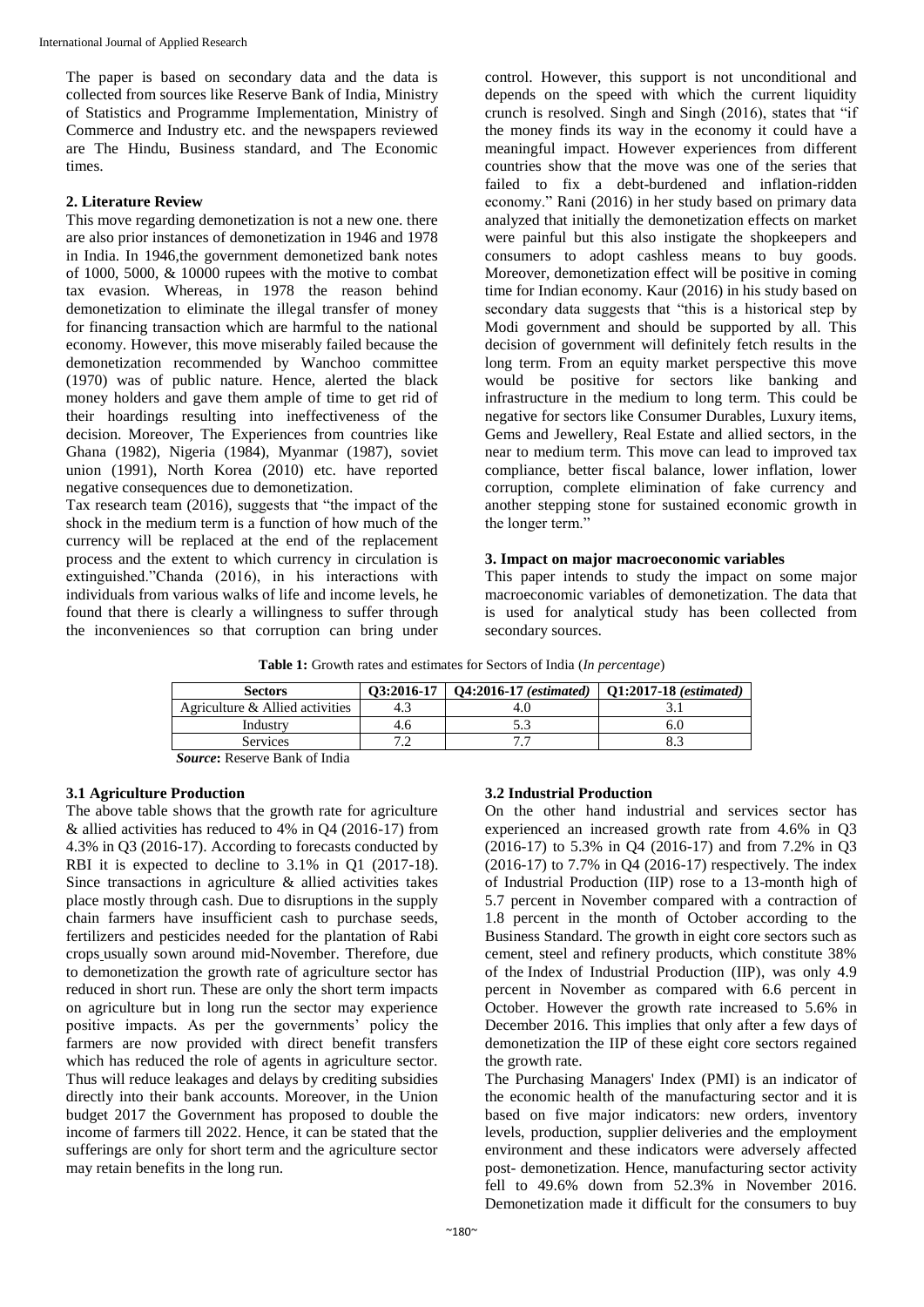goods and services on the same hand producers were also unable to purchase raw materials for further production due to cash shortages.

#### **3.3 Inflation**

As per the data of Ministry of Statistics and Programme Implementation in November 2016 CPI inflation was 3.63% which is less than 5.61% in December 2015 and after demonetization in December 2016 it further reduced to 3.41%.On account of demonetization less cash in hands of public has not only reduced the consumption and demand for conspicuous items but also for necessities. Hence, inflation is expected to fall in the short term period due to reduction in consumption but in the long run if government spending increases it will push up the employment & income and demand will be revived. Therefore in long run inflation rate may remain neutral.

#### **3.4 Employment Growth**

According to the National Commission for Enterprises in the unorganized sector (NCEUS), the unorganized sector comprises approximately 86% of the total persons employed in India. Within the unorganized sector cash is the only way to conduct business among large proportion of labour intensive sectors. The growth rate of employment for Q3 (2016-17) was expected to be 9.1% and it was

assessed as 3.8%. The data shows a great difference in the expectation and actual assessment of the growth rate of employment. For Q4 (2016-17) the expectation level has been kept low to 5.2%. On the basis of prediction of money market equilibrium models interaction of money demand and money supply will put pressure on the interest rate and due to reduction in money supply. Further, aggregate demand in the economy will be adversely affected in the short run thus reducing the price level for few months. Therefore, it will lead to building up of inventories which can eventually impact production activities. Adjustments in small and medium enterprises would be exposed to a higher order of demand risk affecting the growth rate of employment. The improvement will not be observed in log run until or unless public spending increases.

#### **3.5 GDP Estimates**

Since consumption is a major component of GDP, the cash crunch due to demonetization has negatively affected the consumption level and hence the GDP growth rate. In this context, the International credit rating agencies have also cut down their forecast for GDP of India post demonetization. The Reserve Bank of India (RBI) has cut its GDP growth forecast for this financial year from 7.6% to 7.1%, citing the government's demonetization exercise.



**Fig 1:** GDP estimates by Global Analysts

Fitch Ratings lowered its GDP growth forecast for India to 6.9% from 7.4% for this financial year. The rating agency, which reaffirmed its negative outlook on the Indian banking sector, said: "The move (demonetization) has the potential to raise government revenue and encourage bank lending, but Fitch Ratings believes the positive effects are unlikely to be strong and sufficiently enduring to support credit profiles." Moreover, The World Bank's Global Economic Prospects January 2017 report has also lowered the GDP growth estimates from 7.6% to 7% post demonetization. "In the short term, 'demonetization' could continue to disrupt business and household economic activities, weighing on growth," and "a benefit in the medium term may be liquidity expansion in the banking system helping to lower lending rates and lift economic activity." It further added that the Indian economy is subsequently set to recover its growth momentum, with

growth rising to 7.6 per cent in FY18 and further strengthening to 7.8 per cent in FY20. Ultimately for long run it can be asserted that with a widening of tax net GDP is likely to get a boost.

#### **4. Conclusion**

We cannot deny from this fact that demonetization has caused sufferings and hardships for public but for a policy measure to be effective the emphasis must be on maximizing its benefits while minimizing its costs. So we can conclude that even after observing a fall in the growth rate of Agriculture production, Purchasing Managers' Index, Employment, Inflation and GDP forecasts, these indicators are expected to retain their growth rates in the near future according to the reports.

Dr. B.R. Ambedkar in his thesis "the problem of Indian rupee" suggested that the notes should be demonetized after